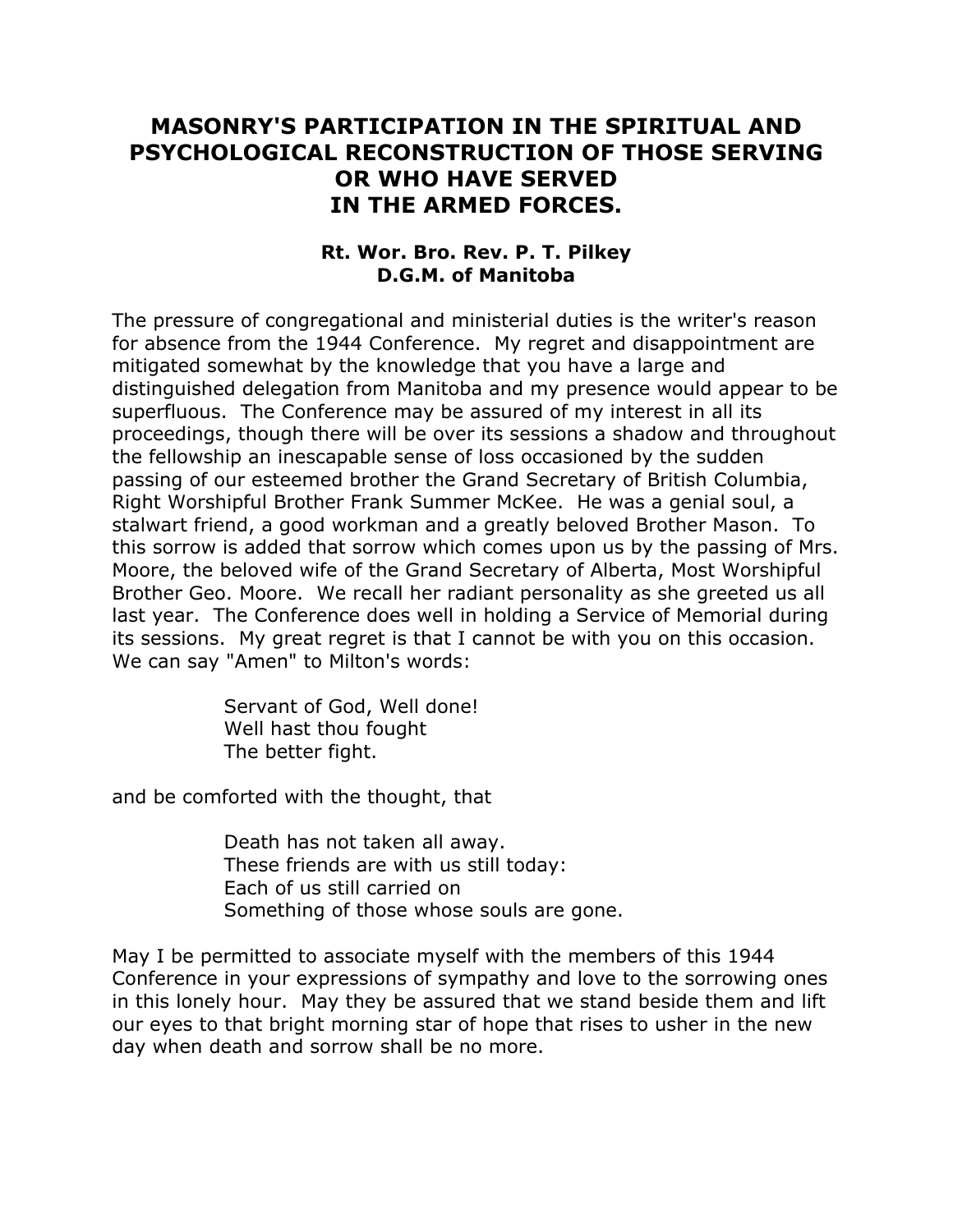The subject assigned to me is rather formidable and just a bit staggering at first glance. efficient secretary is responsible for the phraseology and for the assignment. It would require a much more courageous man than I to waive aside his insistence and so I offer you my poor effort, performed amid many responsibilities in these busy days.

On August 12th. last, an article appeared in the Winnipeg Free Press, under the title, "When Daddy Comes Home." The writer, "J.H.G." ventures into a field to which few are turning their thoughts in these days. That field is the field of "Spiritual and Psychological Reconstruction," and my position taken in what I have to say is that this field is fundamental to every other field of endeavour. The article is so germain to our subject that I crave your indulgence while I present it to you,

"In all the planning for the post-war years that is being done the world over, planning that includes economic and political reconstruction, vast schemes for rehabilitation of the wounded and the demobolized, great plans for raising living and health standards; in all this nothing is being done about the greatest of post-war problems, the problem of intimate human relationships. Nothing is being done because nothing can be done, for it is a problem which only the individual concerned can work outs.

No one who thinks beyond the smiling faces of the returning service men and their happy, reunited families can be unaware of this problem. This war has literally torn years from the family lives of our young people -- precious years --formative years, years which can never be regained and which will condition the many more years which are to come.

To thousands of young Canadians -- and Americans and Russians and Britons too - Daddy is not somebody who comes home at night to supper, who fixes wagons, goes for walks, plays ball, reads stories aloud and occasionally administers a spanking. Daddy is a picture on the wall, on the table or on mothers bureau, He is a nice looking man in a fine uniform and someday he will come home again and it will be such fun!

Yes,, he will come home again. There will be fun. That is for sure. But after the fun, after the happy reunion has been enjoyed to the limits there will come the period of adjustment. There will be a man in the house again after so many years and the effect upon the household, though it consist of a single room or a mansion, will be profound. What is more, it will be a strange man in the house. The ordeal of war will have changed him considerably, perhaps deeply; just as the ordeal of trying to be a father and a mother to growing children will have wrought profound changes in the personality of the mother. Family life cannot be picked up where it was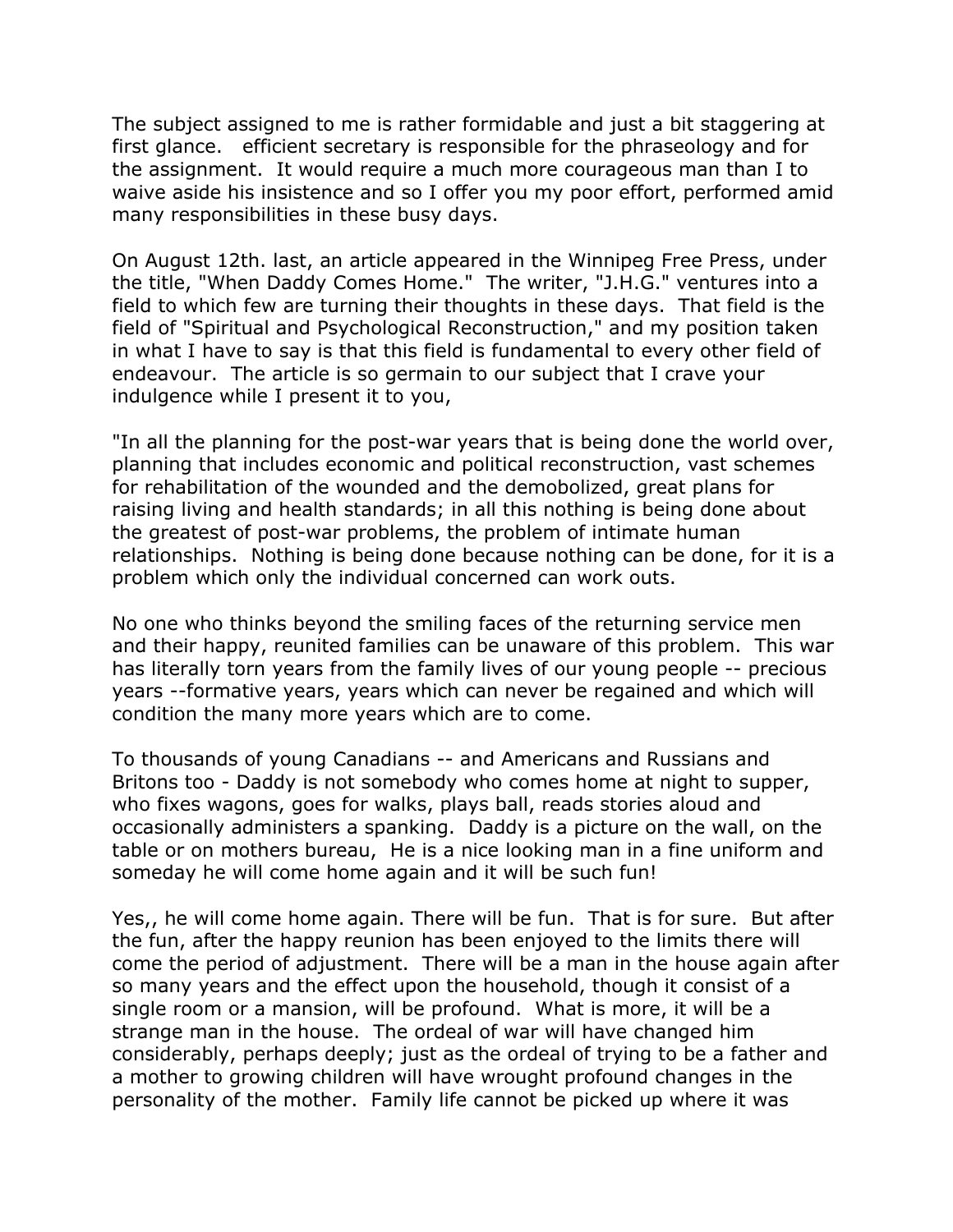dropped two, four or five years ago. The intrinsic nature of families, of life itself, makes that impossible. Instead a new life must be created; and for many it will be so very, very hard. There will be some heartbreaks, some disillusionment, but in the end there will be a new life for human nature is adaptable to near conditions and new surroundings.

For the returning service men, and of course for their families, it will be a new adventure. For many of the men one of life's greatest adventures - the early growth of a young family -- will have passed them by. But there will be compensations, very great compensations.

For the younger service men the problem of re-adjustment will be infinitely more difficult than for the older men. Many will come back to young wives and babies. After two, three and four years of having everything done for them**,** of having others worry about their welfare, they will suddenly find themselves on their own. Then they will not only have to worry about themselves but about their families as well. The test of responsibility will be thrust upon them. Thousands of them who went straight from school and college to the forces, will discover the new world of business and the task of making a living. What was once a life of great simplicity will become a life of vast complexity.

It is true that governments may help in these re-adjustments. There will be committees and organizations galore to help fit the service men back into civilian life. But none of these organizations can solve the problem of human relationships. This must be solved by the men and women and children themselves. They have got to work it out, almost hour by hour and day by day. The daddy who was once a picture on the wall must grow into the family in a sort of self-grafting operation. The organizations, the committees, the rehabilitation schemes will help only to provide the service men with an economic base from which to operate. But the ultimate happiness of all these human beings does not depend upon jobs or work.. It depends in the final analysis whether a happy home life can be achieved. Without that, work tends to lose its meaning, to become merely drudgery, or at best, futility. With it work takes on new meaning and becomes a means to a greater ends. The orators have been saying that these returning service men will be the builders of a great new Canada. If they succeed only in building happy family lives for themselves and their wives and children a great new Canada will follow automatically."

The problem of intimate human relationships is, beyond peradventure of a doubt, the greatest of post-war problems - as it is at any time - but we must emphatically disagree with any suggestion that "nothing can be done, far it is a problem which only the individual concerned can work out." True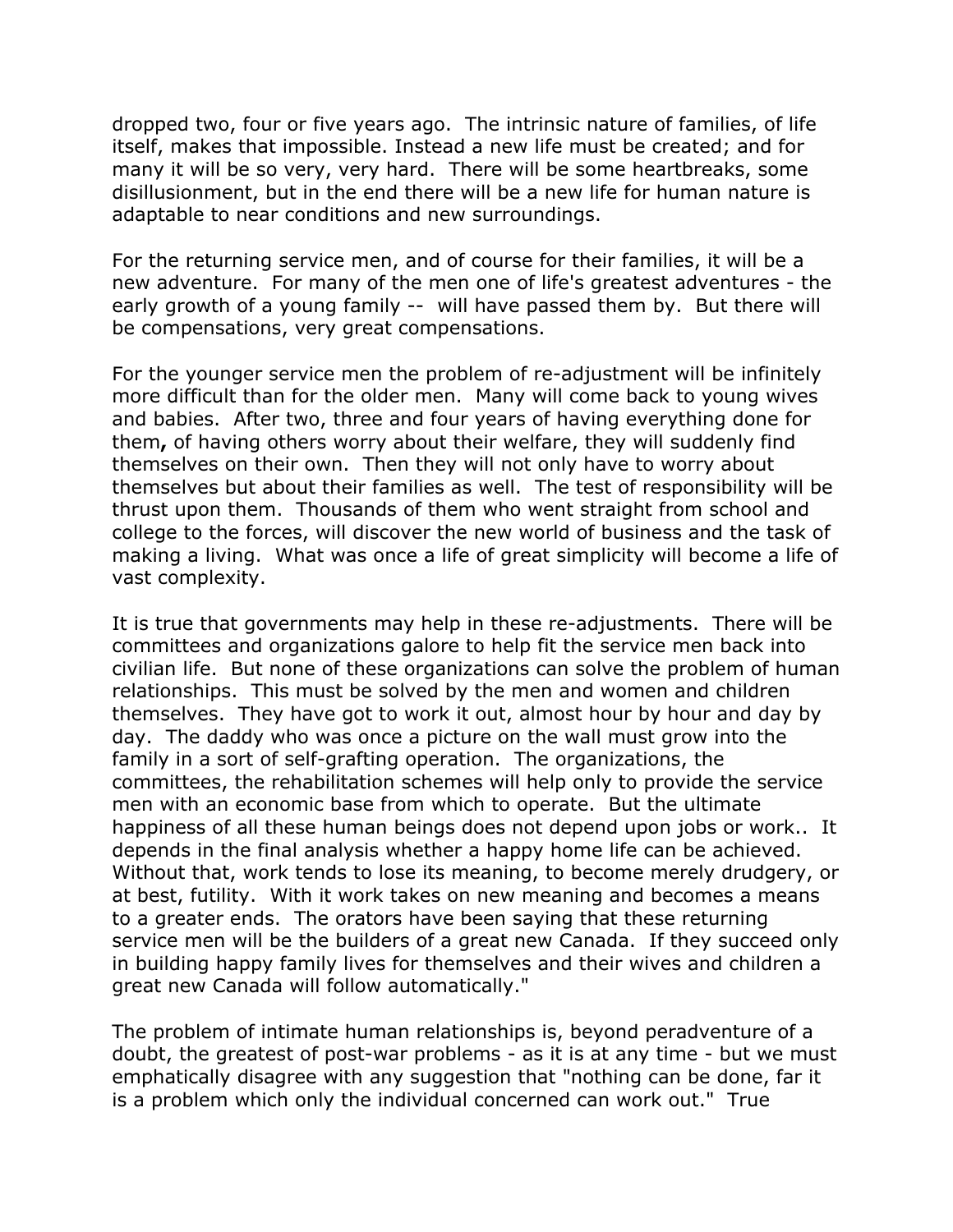enough the individual concerned must play his part for you cannot do much for a person who refuses to help himself. Nevertheless, here is the spiritual and psychological field, and this is exactly what we are interested in just now.

Let us at once recognize that not all the men in the armed services will look to government agencies for assistance when they return. No one will deny or fail to acknowledge the debt we owe to then. But there will be many who belong to that thrifty, independent class of folk who prefer to "paddle their own canoe", and are even now preparing for the opportunity to do just that. Scores of examples of such men could be given. This is the spirit of the pioneer which has made our country what it is. This is the spirit of thrifty initiative which will make the difficult days ahead easier for all of us in Canada. These are the men who present no problem. That should not relieve us of our responsibility in the field under discussion. We owe to all such sincerest encouragement, Canada would be a better and happier land if all of us would emulate their spirit of thrift and independence, and leaned less on the growing tendency to paternalism. They merit our praise and best cooperation.

But the vast majority of the sons of Canada who come back to us, and the loved ones whose men folk have paid the supreme sacrifice will present to the brethren of the Masonic fraternity a rousing challenge to prepare now for the tremendous task of reconstruction and rehabilitation, or suffer the sure consequences of irreparable loss. If no one in Canada is alive to the immediate and pressing task to minister effectively to discharged members of the Armed Forces, many of whom are already being returned to civilian life, we will be faced with a repetition of the tidal wave of sensuality, vulgarity and corruption that followed the last war.

Surely we must do all in our power to see to it that the stopping of this war is not worse than its prosecution. If men are to emerge from an existence dedicated to killing and the employment of brute force, it will be by the faith of individuals who believe that God intends men to be not only free but pure as well, our concern must be that they emerge from the present narrow existence into one of wider interests, sounder judgments, and equipped with materials - physical of course but spiritual as well - necessary to taking on mature roles in a democratic and Christian state.

Returning service men, for the most part, are not problems to be solved. Rather, I suggest, we as members of society, are the main problem. Man's extremity is always God's opportunity, but the opportunity may be lost through our indifference - and blind selfishness. Many of these men members of our families and our neighbors family have had a real and vital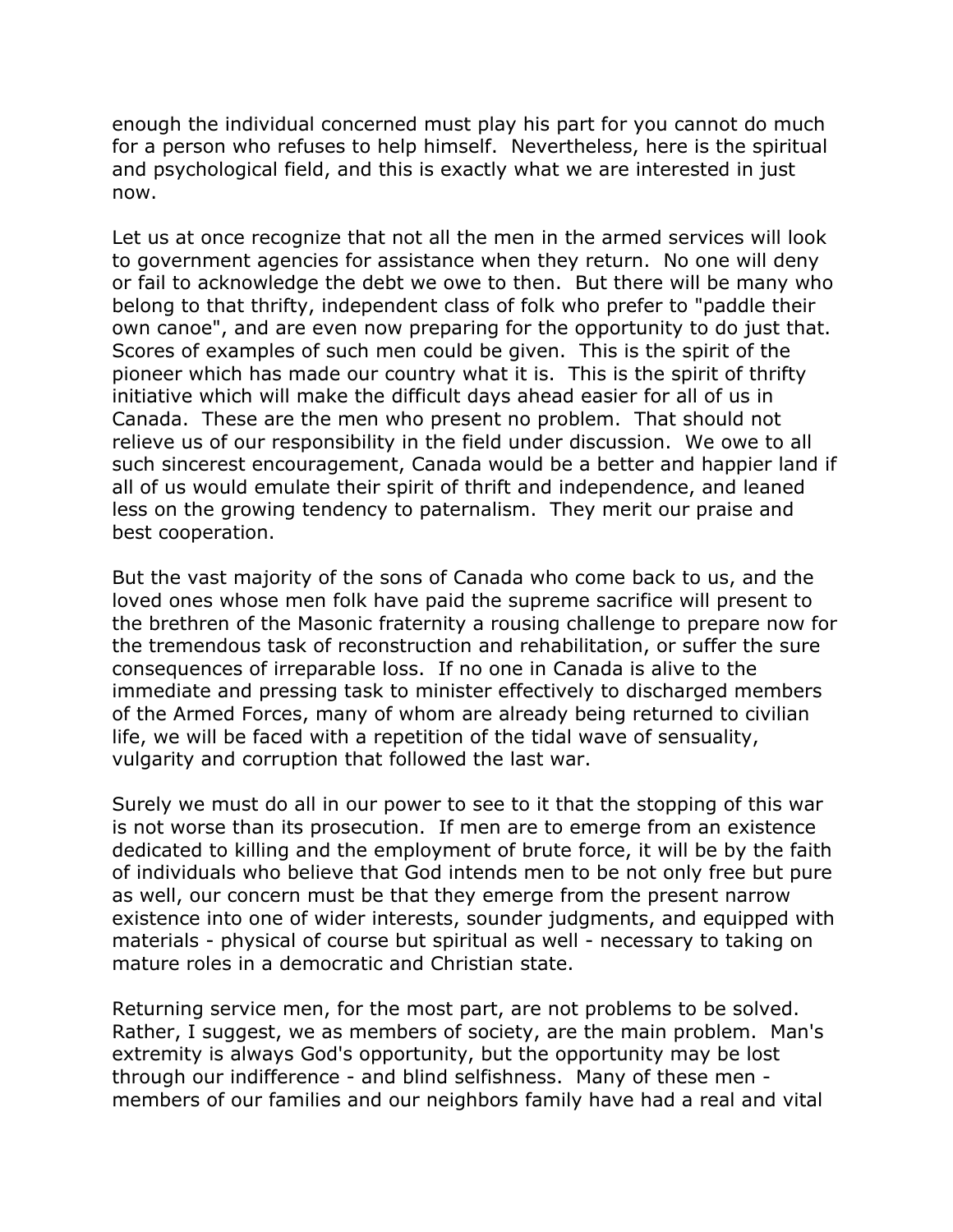spiritual experience, the value of which we must not fail to capitalize upon. Many of the letters received from boys in the thick of the battle, reveal the fact that this experience has been as real as it is intense, and deeply moving. They are not coming back to us under any disillusionment. Many of these young chaps never had a job before. Society would find no place for them till war came, and many went into the service disillusioned. They went reluctantly and many of them cynically. Now that the disillusionment has gone, and under fire, and through the rigors of the campaign, they have come to a broad understanding of what freedom and faith mean, they have seen what the Nazis and the Japanese doctrines do to human personality. While they may not go for shibboleth and ballyhoo, and are auspicious of propaganda, they have come to believe in and appreciate the fundamental values of democracy and the Christian faith.

Folks often worry about the morals of their boys. Did it ever occur to you that these boys of yours worry about the morals of the people at home. The stories of strikes by labour unions, who exploit the national emergency for their own advantage, or of industrialists who lack any sense of fairness and justice, whose greed and selfishness have crushed out all humanitarian feeling these have given rise to much anger and bitterness. Stories of juvenile delinquency, in which they fear their own sweethearts and wives and children may be involved disturb them. They are equally angry at those who play the black markets or avoid their responsibilities in taxation or the buying of bonds. They express concern about any evidence of racial antagonism or religious persecution at a time when we are fighting systems which have flourished on bigotry. And they ask: "What are our great institutions doing in the home front to combat these enemies of the cause for which we fight and die?"

The day of the geographic pioneer is gone forever: The day of the pioneer in personal friendships is upon us. We of the Masonic fraternity should be "labourers together" with the men who represent us at the battle front. They are "comrades with us" in the rebuilding process after long years of destruction. The task of Reconstruction is not solely a question of money and goods: that is already adequately planned for and provided. If these constitute the only help we can think of we have missed everything worth while. We dare not take our responsibility superficially. Let us face the high meaning of it all, get beyond human help and compassion, to the job of imparting to our returned brethren a faith that will give life meaning and content again, faith to restore their souls, and build into then something that is eternal. This is the important, yea essential job Freemasonry is qualified to undertake.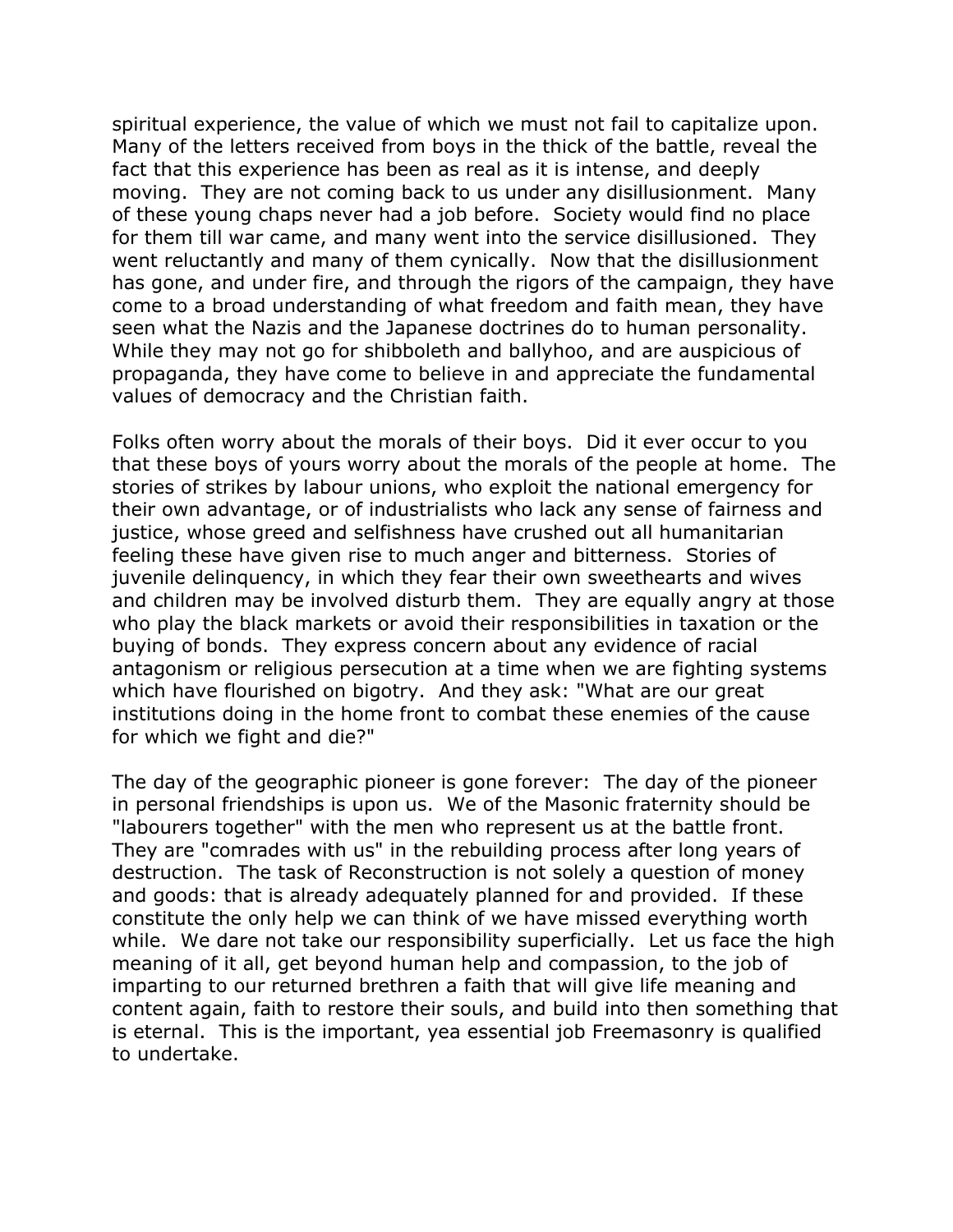Brethren, it will not be easy. Give these men a farm, some stock and implements a job, an income, a home, write your cheque, pay your taxes, these things are easily done. Let us not cheapen our task and responsibility into something easier. Let us not seek to escape the tension at this point. It is said by Yeats of Dante that he "set his chisel to the hardest stone" That might well be said as the word for us all in this day. May the Freemasons of Canada possess themselves of a conviction that if our fraternity starts doing things, big results will follow. Let us bring relief and help through the real spirit and art of Masonry - which is charity, or love - into the lives of mean. That can be accomplished only when we set out to gain and to hold their friendship and confidence, We must have confidence in ourselves and in the principles of our order. What an opportunity is before us! To mediate to others the art of right living through personality! The character and the role of Freemasonry in Canada for the next century will be determined by the manner in which Freemasons respond to this challenge. If ever there was a time when we ought to throw aside our smug respectability, our complacent conservatism, and our excessive caution it is now.

> He shall never live long who serves only himself. He shall never be great who thinks only of self Though he grow to be gray In his own narrow way, He shall find that the gold He has labored to hold Is an empty reward for his long years of strife, And too late he shall learn he has wasted his life.

He shall never be wise who thinks only of gain; And toils for but what he, himself, may attain.

He shall sigh at the end,

For a smile of a friend,

And shall reap from his years

Only hated and sneers,

And alone he shall sit at the end of his days, And wish he had travelled by kindlier ways.

He shall never be big who has never been kind But shall always be little of soul and of mind,

He may scramble and fight

For everything in sight

And may get to the peak,

By destroying the weak,

But there he shall find that his conquests are spoiled, And robbed of their charm by the may he has toiled.